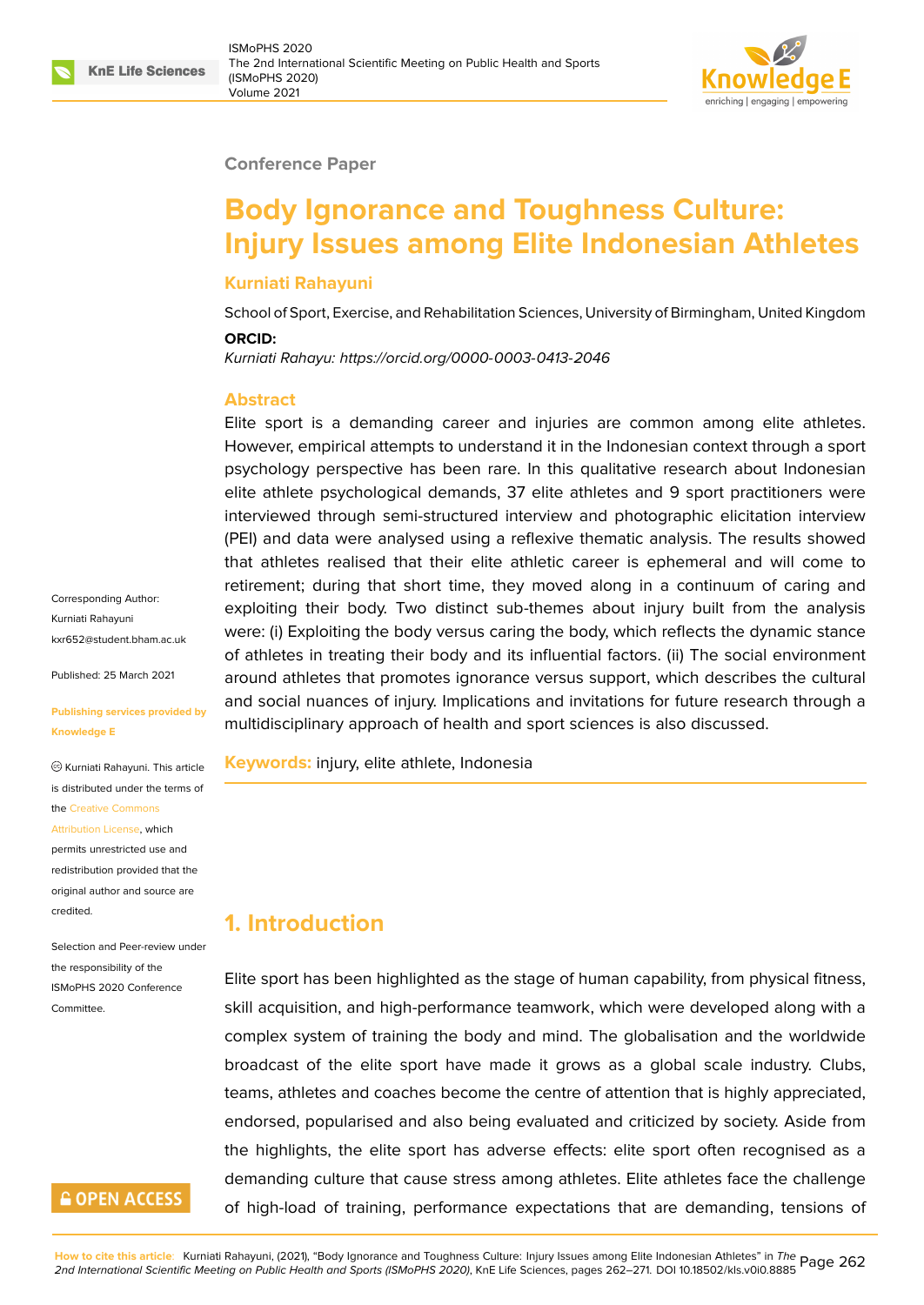rivalry, unhealthy coach and athlete relationship, physical and mental abuse, the risk to severe mental health disorders, and injury.

Injury is any physical or medical condition than inhibit optimal performance and regarded as "a disruptive event" along with elite athlete career [1]. Psychological aspects of injury in high performers have been the subject of investigation in the sport psychology field. The investigations and discussions ranged from the individual aspect, such as adverse effects of injury, i.e. anxiety and denial after getti[ng](#page-8-0) an injury, trauma and adherence to rehabilitation, to the social aspects of injury, i.e. the effect of athlete's injury to his/her coach and teammates [1].

Several model theories about the psychology of injury have been developed to gain more understanding and more effective intervention. For instance, the psychophysiological model of injury risk [2] stated that f[ea](#page-8-0)r of injury (or re-injury) would change athlete's behaviour, physically and mentally, which heightened the risk of injury more. In stage models of injury rehabilitation, emotional reactions to sport injury could be defined through two stages: rea[ct](#page-8-1)ive phase, which including shock, anxiety and helplessness, and adaptive phase, which consist of retreatment, acknowledging the injury experience and back to play [3]. Andersen & William's Stress-Injury model [4] propose several factors as predictors to injury and illness among sports performers. Stress, psychological traits that prone to stress and lack of coping resources would likely heighten the chance of injury occurrenc[e.](#page-8-2) There are many other theories of injury a[nd](#page-8-3) rehabilitation recently, which continues to be defined, suggesting the injury issues and rehabilitation has been crucial in elite sport.

Adopting such model to understand injury issues in Indonesian elite athletes would not be enough due to cultural differences from where the psychology injury models are originated. Culture has been prominent to sports performance, including in dealing with injury [5]. In the Indonesian context, discussions about elite athlete injury from sport psychology perspective has been dearth; most of sport psychology research among elite athletes focused of psychological aspects which suspected as having a direct influen[ce](#page-8-4) on performance, such as motivation, mental toughness, and confidence. The second theme is related to mental intervention, such as visualisation and psychological skills training (PST) on elite athletes. While the injury is an actual phenomenon in elite sport, the lack of this discussion Indonesia perhaps due to the lack of literature within the field. Injury often treated only as a physical condition, ignoring its psychological effect.

In research about psychological demands in Indonesian elite athletes, I have found that injury issues are demanding to athletes and might become stressors to elite athletes.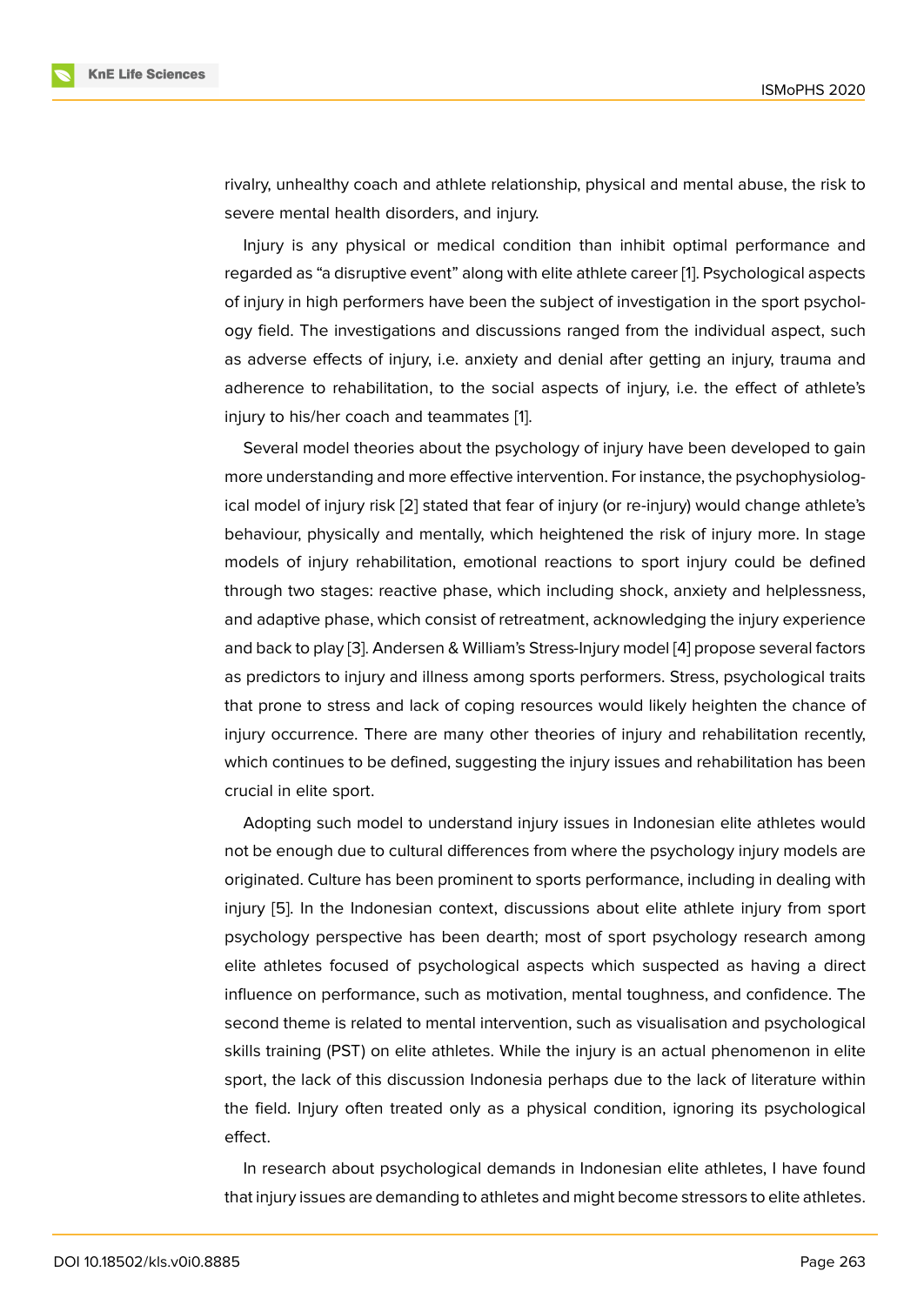An injury might decline performance and ending the athlete career, and the process of rehabilitation and recovery might be stressful or demanding as well. This paper discussed part of the analytical result about injury issues among elite athletes, which might give a full description of how Indonesian elite athletes perceived injury along with their elite athlete career.

# **2. Material and Method**

### **2.1. Participants and data collection preparation**

The data collection process lasts for three months in Indonesia between December 2017 to February 2018. After gaining ethics permission from University of Birmingham ethical review board, the researcher sent email and letters to sport organisations in Indonesia to conduct the research, complete with the information and sample of consent forms. The sport is chosen by carefully consider the track record of medal achievements in the last 5 (five) years in Asian and Olympic level. However, not all sports organisations replied to the email, and in several sports, the research could not be conducted because the team is having training abroad or in a distant location. After gaining permission, the researcher made an appointment to come to the training venue and athlete dormitories to conduct the interview. 37 elite athletes and 9 sport practitioners agreed to participate.

### **2.2. Data collection**

Data collection process consisted of two parts: a semi-structured interview and photographic elicitation interview [6]. The interview guidance developed before the interview and flexibly used in terms of sequence and wording, adopting to participant's age and education level [7-8]. For the pictures given by the athletes, separate consent to publish the photograph was given [[9\].](#page-8-5)

#### **2.3. Analysis**

Reflexive thematic analysis [9-10] applied to analyse the interview transcripts. Thematic analysis (TA) is a method for identifying, analysing and interpreting patterns of meaning within qualitative data through building themes and have been popular in psychology [9-10]. The logical reason for choosing TA because it offers flexibility to decipher and extracting the data without a commitment to any theoretical framework [9-10].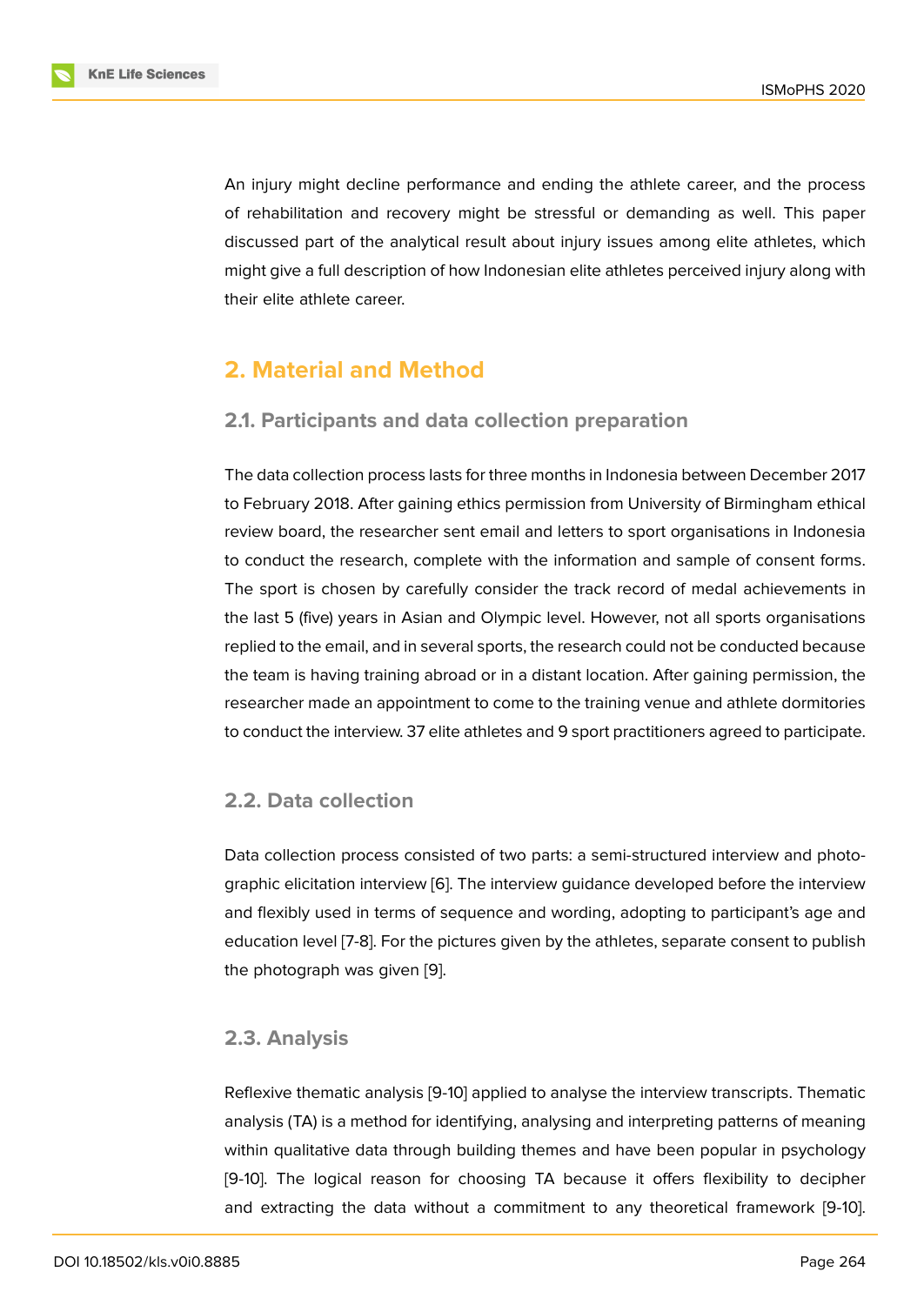The application of this loose commitment enables the researcher to include cultural nuances concerning injuries that might be resided or different from the previous model; consequently, align with the perspective that psychological aspects of injuries should be understood within its own culture, which is Indonesia [5].

Unexpectedly, rich data were collected with complex layers of individual, social and cultural aspects could interlace together in participant's answer. Careful coding process then employed to dissect which data, resulted in hefty gro[up](#page-8-4) code. Several group codes related to body issues, particularly injury issues. These group code then examined again to identify the underlying pattern that is related to injury issues.

# **3. Results**

Indonesian athletes are mindful that athletic career is short and only temporary, which one day will come to an end. Vagueness to retirement is demanding psychologically and lead to a perception of how to maximise this short duration of a career as many rewards they can get. This is because as far as athletes listed in national or province draft, they will receive living allowances and salaries, and for any medal results, there are bonus and rewards followed. As Ath-18 stated in her answer:

*"[…] what I'm afraid now, is getting old, I'm afraid of it. As far as I'm strong, I'll keep pursue (medals), even though the job (reward) is small, (they're) worth for the old days. If we win, (people) will flatter us […] there are athlete who were glorify his province and Indonesia but then living jobless. We learn from other's experience…"*

Through the short time of athletic career, athlete's perception and attitude also moved along in a continuum of caring to exploit their body. Athletes would maximise the capacity of their body as a form of personal responsibility as an elite athlete, also as a short-time investment with the social and financial reward for future saving after retirement. An injury would lead to disrupting the elite athlete career and potentially ending the career earlier [12].

Two distinct patterns are built from the group code that is related to injury; first, exploiting the body versus caring for the body, which is about the dynamic perspective of treating the body. This [pe](#page-9-0)rspective moved dynamically in two extremes: exploiting the body, regardless of any illness or injuries, which mobile dynamically to the other extreme: concern and caring for the body. The second theme is the social, environmental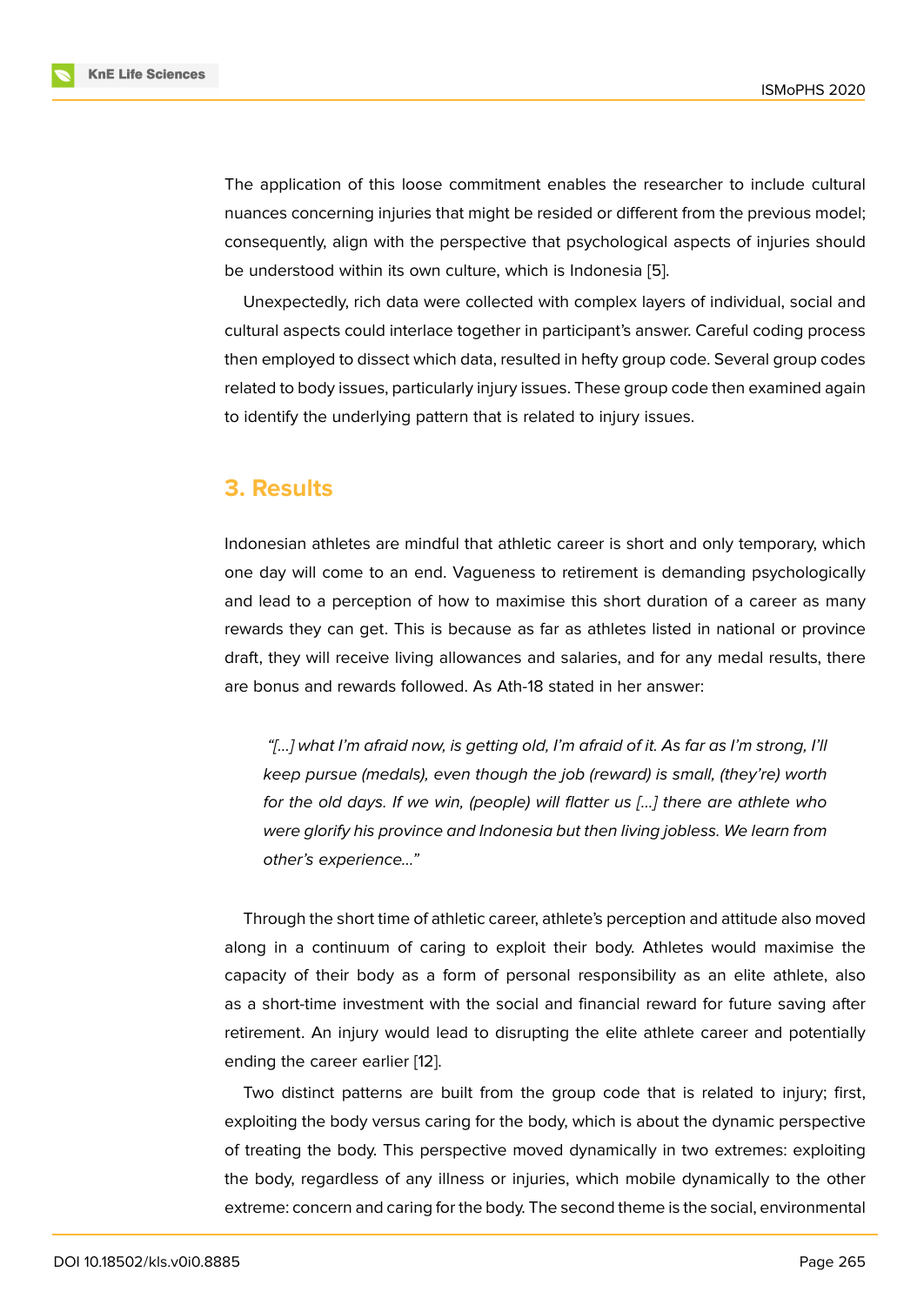nuances around athlete injuries, which also polarised in two extremes: ignorance and support. Each theme will be explained in further details.

### **3.1. The continuum of exploiting the body versus caring for the body**

Indonesian athletes applied dynamic perspective on how they were treating their body that is flexibly moving around two extremes; exploiting, force and force the body to train and competed, regardless of any illness or injuries, to the other extreme: concern and caring for the body. This perspective is not constant and perceived as contextual, depending on how athletes perceived the medical facilities that are provided, and the environmental constraints of accessing the clinic/medical facilities

Perception toward environmental constraints influence athletes to options on ignoring or taking care of their injuries, such as distance and transportation to access medical facilities. If the training venue located in a remote place, the transportation considered expensive and or would spend hours to go to the clinic, attending the physiotherapy session is time and energy-consuming. Cutting the training duration, which affects performance, would be unnecessary. I suppose they decided to access the facilities; it creates burdening thoughts that they have failed their primary task as an athlete. Often, they chose to have their injury untreated, keep attending training or took self-care that might be improper without a careful diagnosis, or relies upon a traditional approach which is easier to accessed and/or cheaper.

Athletes tend to rationalise their reasons to leave rehabilitation and/or physiotherapy session and prefer to treat their injury by their own or by coach's advice that might be backgrounded without proper diagnosis. Athletes would attend the training session, perform the moves or particular drills before ready or before their injury are fully recovered, which risks to long term effect of harming or worsen the injury.

Athletes also conveyed that they are experiencing stress if they forbid to training due to their injuries; they would prefer to hide it or to leave the injury untreated. This perhaps due to the intense rivalry and the overly formalised structure between athletes, coaches and managers.

Social nuances of the team would also determine how athletes would report their injury or access physiotherapy and/or rehabilitation. Tight rivalry, negative coach and athlete relationships, and the tendency for athletes to obey coaches which not supporting injury rehabilitation might be influential to how athletes perceived their injury.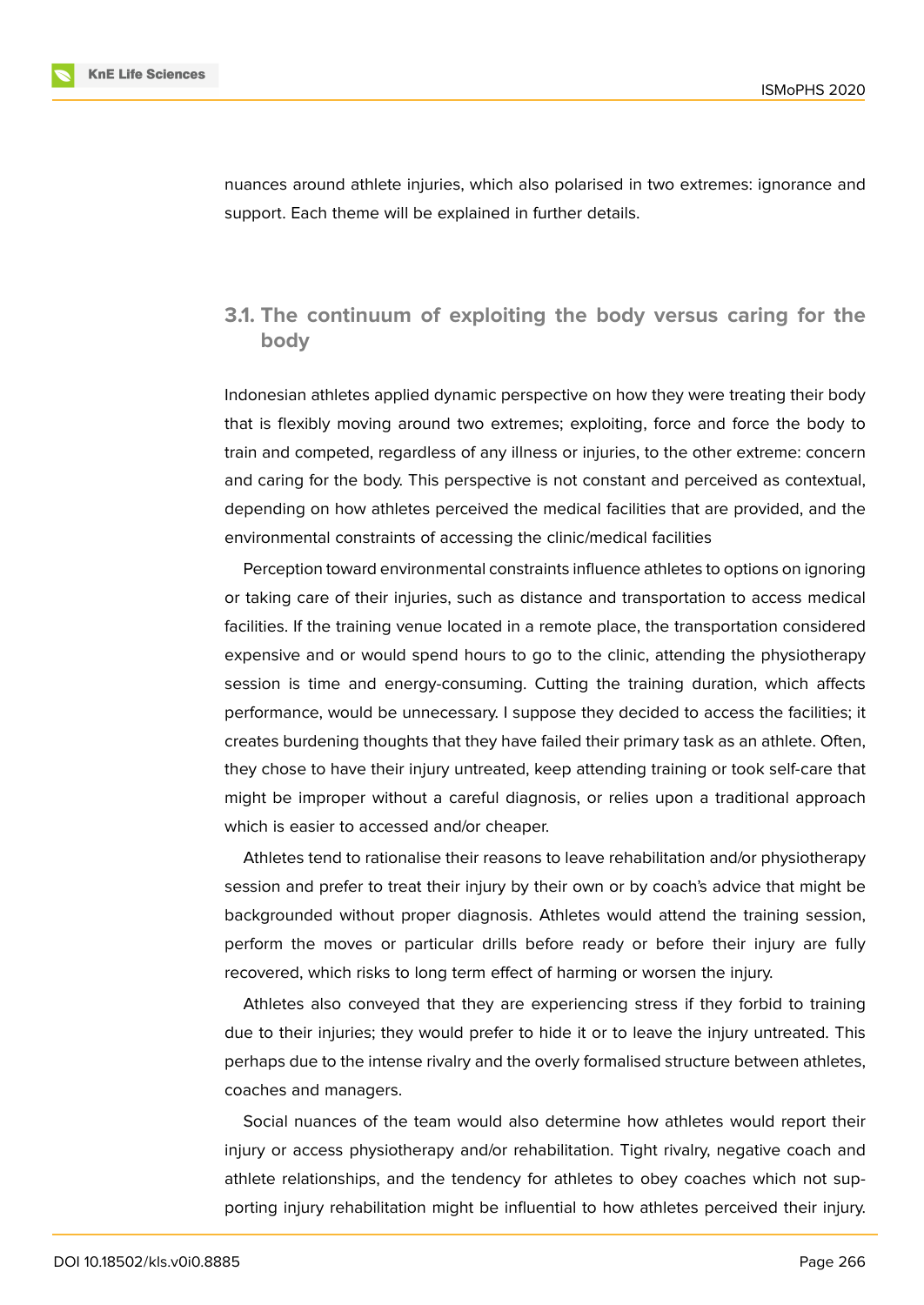Here, the second theme shifted to the broader scope of discussing cultural and social nuances, which also has in two extremes: ignorance versus support.

### **3.2. The social nuances around athlete injuries: ignorance versus support**

The ideal model of elite athlete management is the freedom to access medical facilities regard to injury and illness when it occurs. However, in the Indonesian context, there are no standard criteria for all sports about what and how medical facilities provided, nor the exact procedure of treating elite athlete's health problems. Therefore, team and organisation perspective on injury severe by elite athletes also located in two extremes: ignore and support.

Ignorance of injury explicitly shown in the elite athlete culture which appreciates tough culture, where injury issues regarded as a weak character that is improper within the sport. This culture often made coaches ignore an athlete's injury or illness or forcing an athlete to keep competing and/or training. Even worse, this manner of forcing the body to keep training while suffering the pain of injury are socially appreciated. Ath-19 ensures this issue of ignorance:

*"KR: If suppose an athlete is ill, is it compulsory to him to keep coming to the corner (of training field)?*

*Ath-19: Well if he's helpless, just stay here (in the dorm) and sleep. But… it depends on the athlete himself. If he really keen in to training, ill or healthy, he'll coming to training. But it's good if he still coming even though he's sick, it means he's serious on this (training). If he's not coming, that's weakling, weak."*

Social nuances of the team would also determine how athletes would report their injury or access physiotherapy and/or rehabilitation. Tight rivalry, negative coach and athlete relationships and poor athlete management among teams, and the tendency for athletes to obey coaches which is not supporting would influence how athletes deal with injuries. Lack of trust among coach, managers and/or PP/PB's officials toward athlete's injury could potentially be constraints, as happened to Ath-22 who has suffered of injury for long time due to overtraining:

*"Ath-22: It (the injury) has happened long ago. Since 2009, but I hold it, never got therapy (at that time), then it started to worse. I was only (injured in) the right knee, then the left knee too. So, now, I cannot train like I was before,*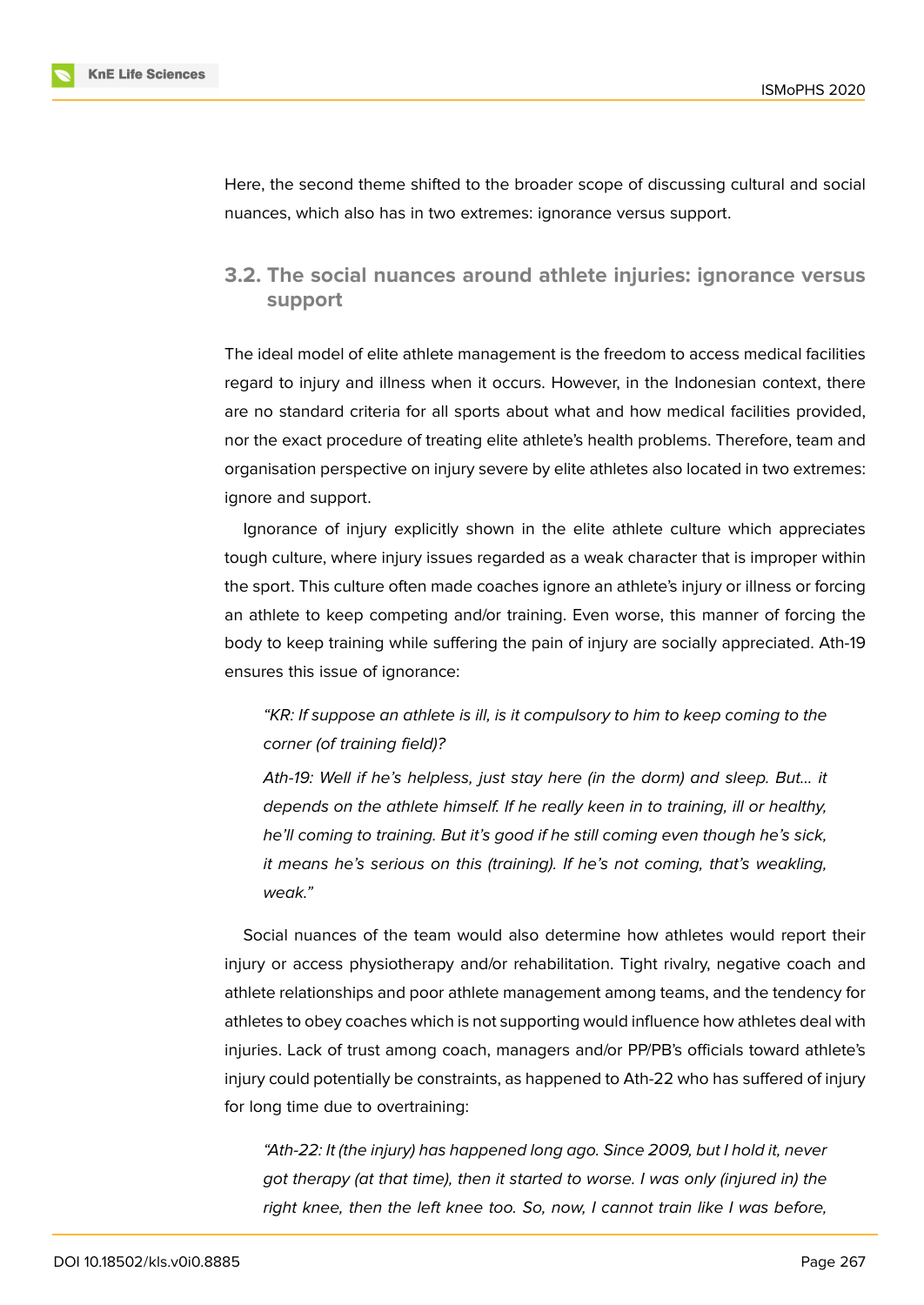

*I'm already pressing my limit. I used to have pressured (in training), Monday even to Sunday, but now I can't […]*

*KR: […] Since when you attend physio(therapy)?*

*Ath-22: 2014, it was very rarely, once in few months, (I got) no attention. If I said to the officials (PP/PBs) that 'I suffer of this kind of pain, my knees felt like this', I asked for solution. Well they gave me solution, 'don't feel it, don't feel it,'. That was it. […] Perhaps they thought (athlete) should not being spoiled"*

Other consideration the athlete did not report their injury and/or access the rehabilitation/physiotherapy session is the fear that any injury reported would lead to the decision they will undrafted from the national team. SP-01, which is a physician who is often dealing with injured athletes, conveyed this multifaceted tendency through his response::

*"They (athletes) come to me for injury or health problems. Then they encounter psychological demands when they needed to rehab but (they said) 'okay doc, I'll ask permission to my coach first whether it's okay for me to do this, to skip drills for a certain duration, so-so'. Sometimes their parents also 'if you skip the drills you'll get kicked out (from the team)' and various kinds (of such excuses). There's always that kinds of demands, which is highly influential (to athletes). If he's injured, it means he has problem (to be cured), even though the training (program) is great, he won't give 100%, even riskier to suffer more injuries."*

Located in the positive extreme is support If such a system is provided, it is strongly related by the initiatives of sport organisations officials or PP/PB (Pengurus pusat/Pengurus besar) to provide support in the form of easy access sport physician, physiotherapist, sport psychologist and/or transportation to access them, if the location is far away. SP-01 admitted that several PP/PB's has started to accept that rehabilitation is crucial for injured athletes, but such paradigm still very unlikely, and it will take time to ensures all PP/PB's has proper management that supports injury treatments and rehabilitation. Moreover, the need for human resources which are tailored specifically to the sport also remains lack, such as admitted by Ath-06:

*"KR: Are there any facilities that might be helped to reduce your psychological demands?*

*Ath-06: […] Masseur, who specifically tailored to our sport, who really understand how to treat feet."*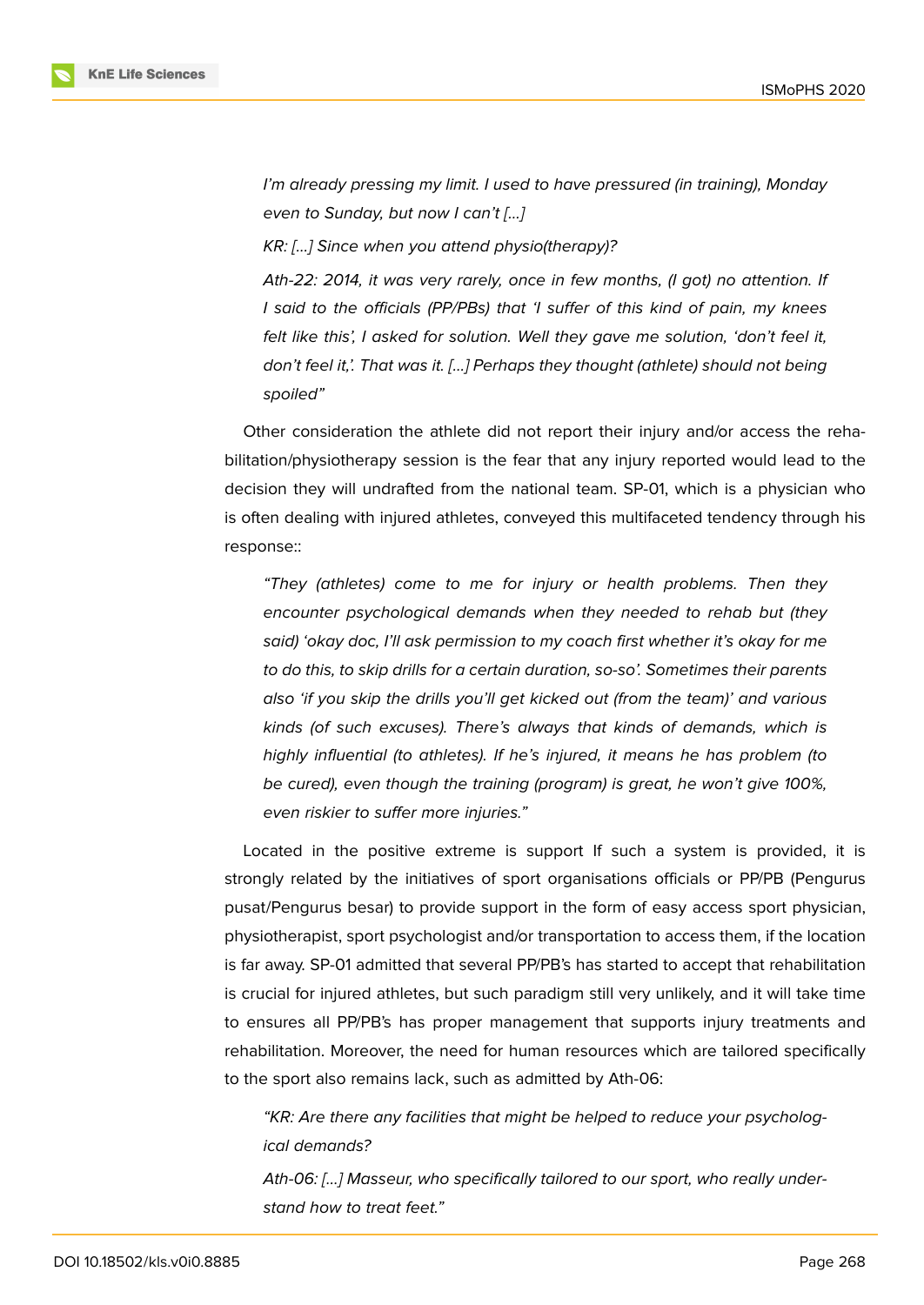Obviously, the two distinct patterns also explicitly reflect the actual challenges face by sport management of the country: lack of resources, in particular when managing athlete injuries and injury prevention.

### **4. Discussion**

Injury and body issues have been discussed in sport psychology from many perspectives, from individual to social. Mental toughness, apart from as an essential attitude among top performers, also criticised as endanger to physical and mental health. Physically, mental toughness potentially is perceived to put all effort regardless of one's condition, as reflected in common phrase within sport 'no pain, no gain' [13]. The displays of toughness culture also being appreciated as positive, but often without further consideration whether the injury or illness would affect damaging health in the long term.

In terms of rehabilitation outcomes, characteristics of the injury and sociodemographic factors are in reciprocal with biological, psychological and social/contextual factors [14]. Psychological assistance to elicit the negative effect derived from injury needed. However, in Indonesia case, it seems that assessing the social and cultural factors are also crucial. To understand how to help athletes who suffer from injury and att[end](#page-9-1)ing rehabilitation, sports psychologist has to understand the connections between the athletes with his/her social environment too. Including the ecological constraints. However, to develop proper guidance to help Indonesian athletes dealing with injuries, further research that involving multidisciplinary field is needed, including from the field of general psychology, physiotherapy, sports medicine and also to health promotion practitioner. Proper education about how to live well without abusing the body under the name of sport should be established.

# **5. Conclusion**

Athletes realised that elite athlete career is ephemeral and will come to retirement, and during that short time, they moved along in a continuum of caring to exploit their body. Two distinct subthemes about injury built from the analysis: first, exploiting the body versus caring the body, which reflects the dynamic stance of athletes in treating their body and its influential factors. Second, the social environment around athletes that promotes ignorance versus support, which describes the cultural and social nuances of injury. To develop proper guidance to help Indonesian athletes dealing with injuries,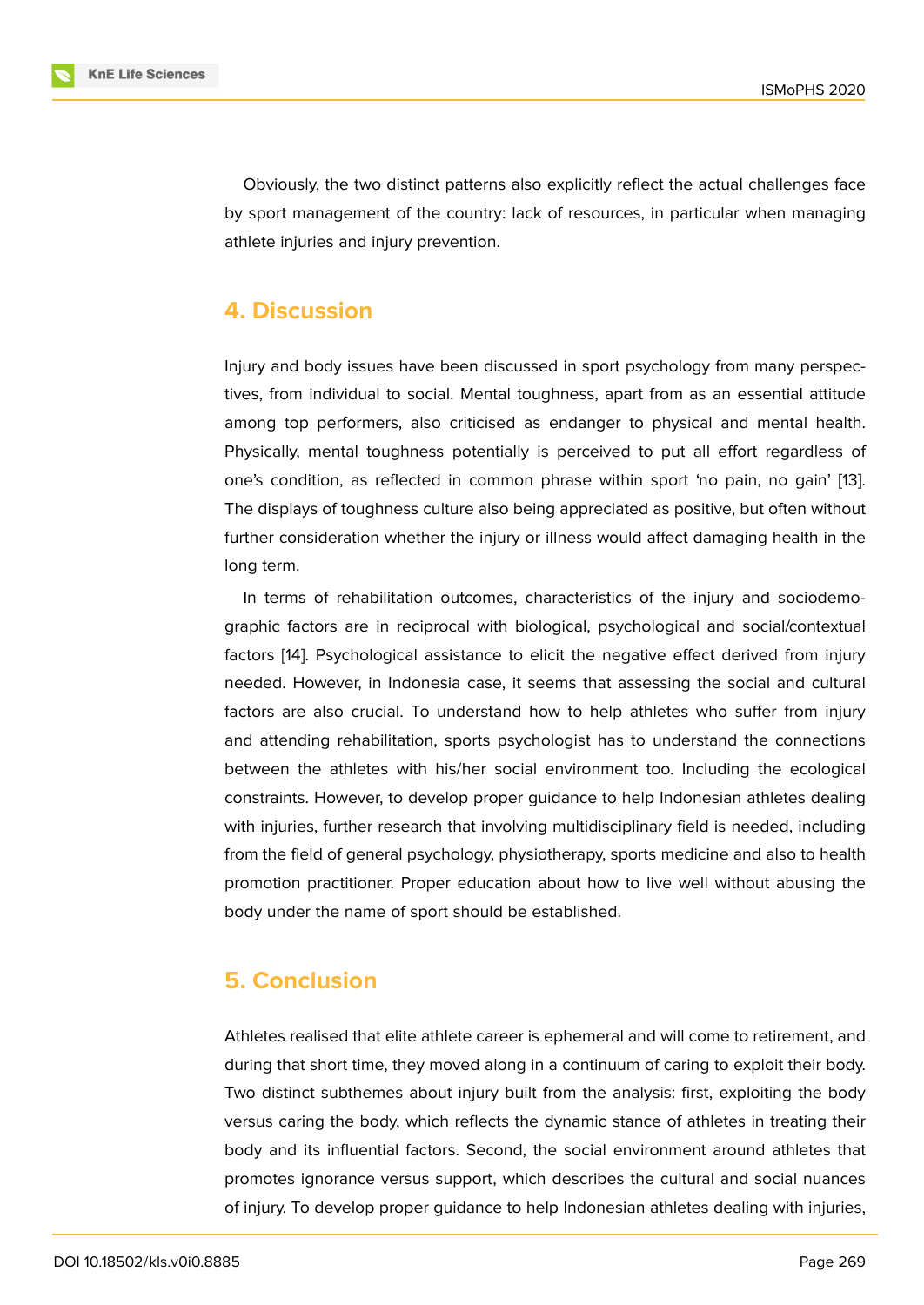further research that involving multidisciplinary field is needed, including from the field of general psychology, physiotherapy, sports medicine and also to health promotion practitioner. Proper education about how to live well without abusing the body under the name of sport should be established.

# **Acknowledgement**

The Indonesian Endowment for Education (LPDP) as the primary sponsor of the author; and Life and Environmental Sciences University of Birmingham to provide grants for participating ISMOPHS seminar.

# **Conflict of Interest**

The author declare that there is no conflict of interest.

### **References**

- <span id="page-8-0"></span>[1] Heil, J. and Podlog, I. (2012). Injury and Performance. In S. Murphy (Ed.), *The Oxford Handbook of Sport and Performance Psychology*. Oxford: Oxford University Press, pp. 593-617.
- <span id="page-8-2"></span><span id="page-8-1"></span>[2] Heil, J. (1993). *Psychology of Sport Injury*. Champaign: Human Kinetics Publishers.
- [3] McDonald, S. A. and Hardy, L. (1990). Affective Response Patterns of Injured Athletes: An Exploratory Analysis. *The Sport Psychologist*, vol. 4, issue 3, pp. 261-74.
- <span id="page-8-3"></span>[4] Andersen, M. B. and Williams, J. M. (1989). A Model of Stress and Atletic Injury: Prediction and Prevention. *Journal of Sport and Exercise Psychology*, vol. 10, issue 3, pp. 294-306.
- <span id="page-8-4"></span>[5] Ryba, T. V.*, et al*. (2013). ISSP Position Stand: Culturally Competent Research and Practice in Sport and Exercise Psychology. *International. Journal of Sport and Exercise Psychoogy*, vol. 11, issue 2, pp. 123–42.
- <span id="page-8-5"></span>[6] Smith, B. and Sparkes, A. (2014). *Qualitative Research methods in sport, Exercise and Health: from Process to Product*. Oxon: Routledge.
- [7] Kvale, S. and Brinkman, S. (2011). *Interview: Learning the Craft of Qualitative Interviewing.* CA: Sage publications.
- [8] Smith, B. and Sparkes, A. (2016). Interviews: Qualitative Interviewing in the Sport and Exercise Sciences. In B. Smith and A. C. Sparkes (Eds.), *The Handbook of Qualitative Research in Sport and Exercise*. Oxon: Routledge.